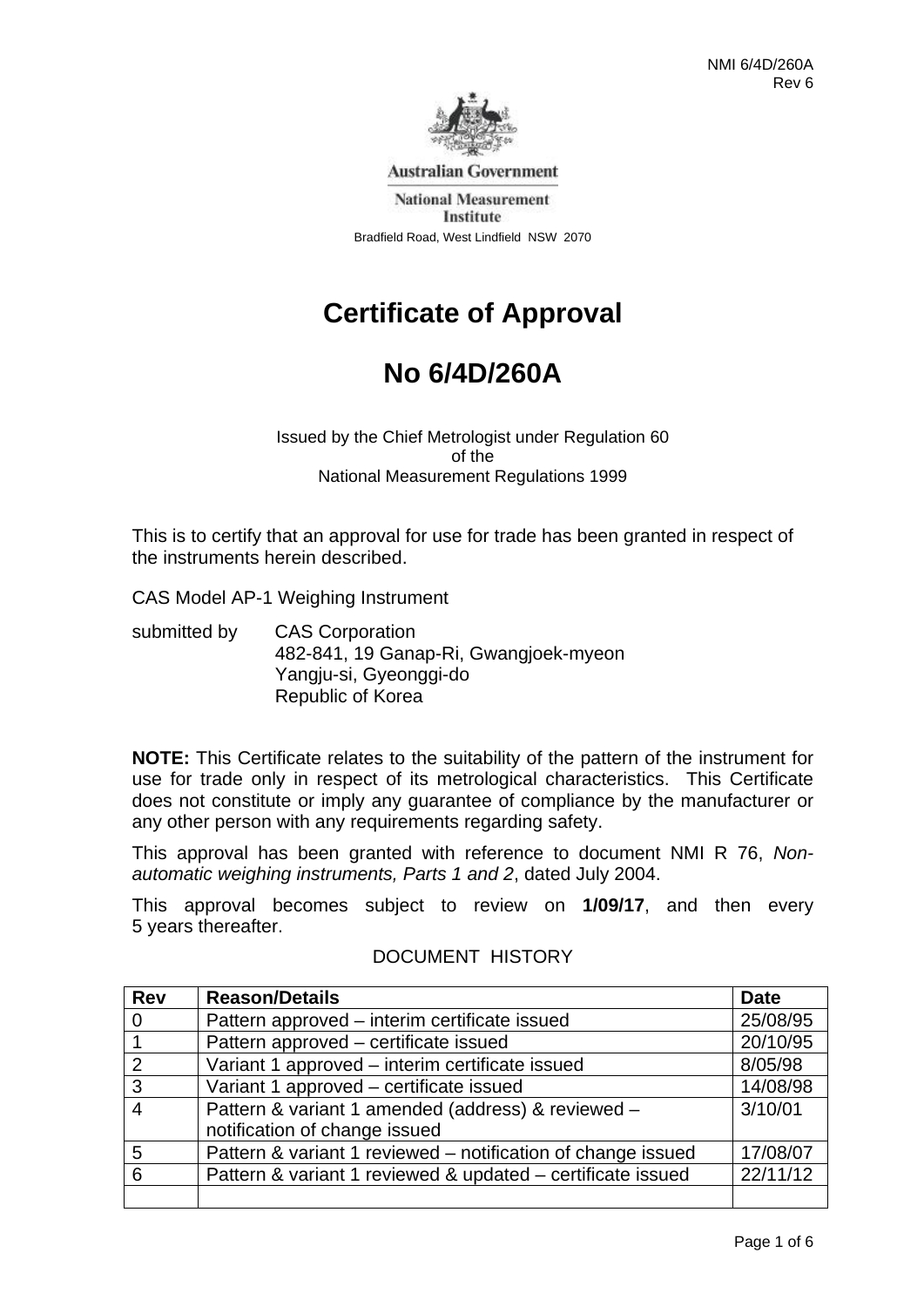### CONDITIONS OF APPROVAL

#### **General**

Instruments purporting to comply with this approval shall be marked with pattern approval number 'NMI (or NSC) 6/4D/260A' and only by persons authorised by the submittor.

It is the submittor's responsibility to ensure that all instruments marked with this approval number are constructed as described in the documentation lodged with the National Measurement Institute (NMI) and with the relevant Certificate of Approval and Technical Schedule. Failure to comply with this Condition may attract penalties under Section 19B of the National Measurement Act and may result in cancellation or withdrawal of the approval, in accordance with document NMI P 106.

Auxiliary devices used with this instrument shall comply with the requirements of General Supplementary Certificates No S1/0/A or No S1/0B.

Signed by a person authorised by the Chief Metrologist to exercise his powers under Regulation 60 of the *National Measurement Regulations 1999*.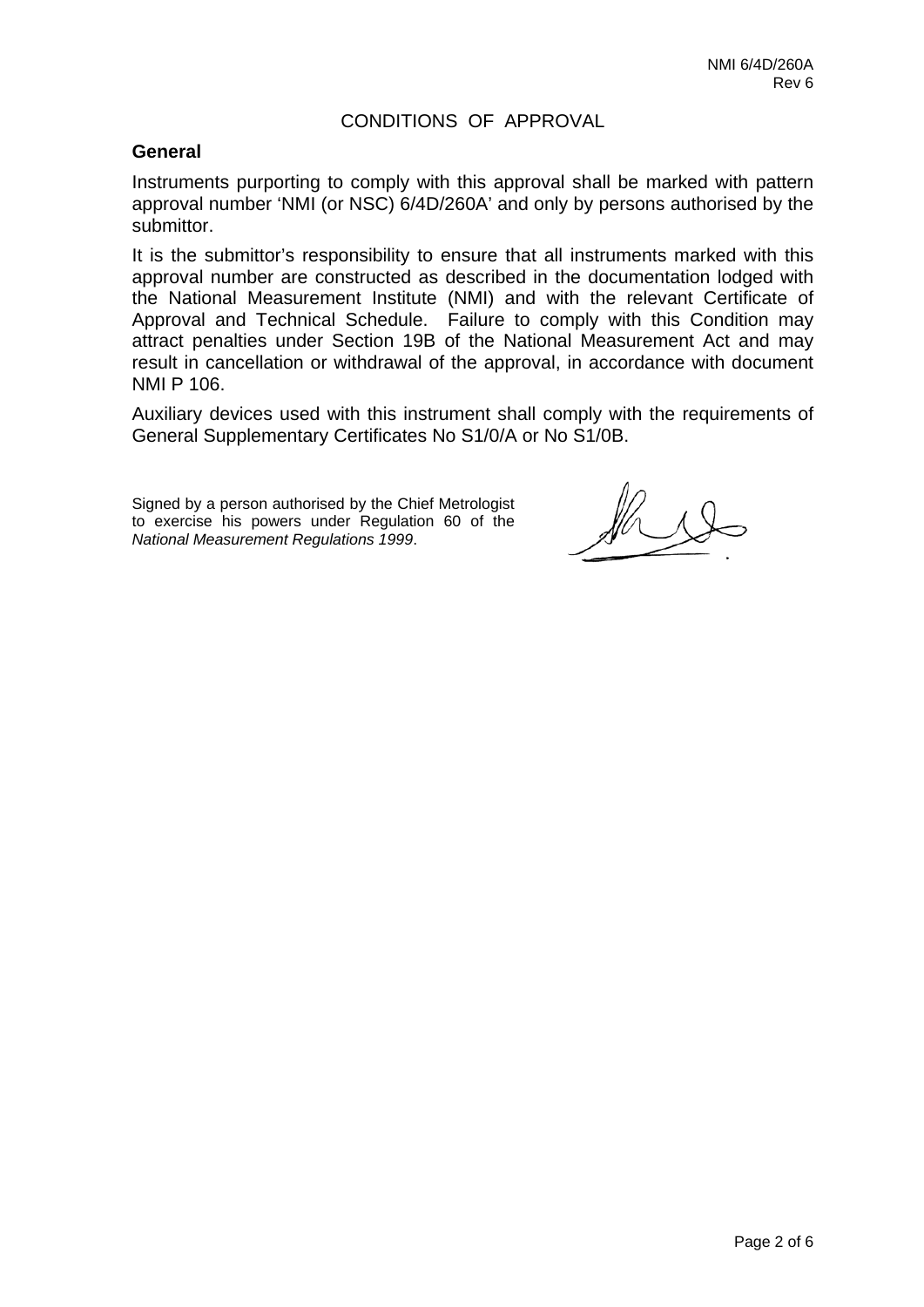### TECHNICAL SCHEDULE No 6/4D/260A

#### **1. Description of Pattern approved on 25/08/95**

A CAS model  $CL$  5000J-CP self-indicating single interval class  $CD$  non-automatic price-computing weighing instrument (Figure 1) of 15 kg maximum capacity with a verification scale interval of 0.005 kg.

Instruments have unit price to \$9999.99/kg, price to \$9999.99, a PLU facility, and may be fitted with output sockets (output interfacing capability) for the connection of peripheral and/or auxiliary devices.

The platter size of the instrument is 340 mm  $\times$  222 mm.

The instrument operates from mains AC power (100-240 V AC, 50/60 Hz).

#### **1.1 Zero**

 $\overline{C}$ 

Zero is automatically corrected to within ±0.25e whenever power is applied and whenever the instrument comes to rest within 0.5e of zero.

The initial zero-setting device has a nominal range of not more than 20% of the maximum capacity of the instrument.

The instrument has a semi-automatic zero setting device with a nominal range of not more than 4% of the maximum capacity of the instrument.

#### **1.2 Tare**

A semi-automatic subtractive tare device of up to 9.995 kg capacity, may be fitted.

#### **1.3 Display Check**

A display check is initiated whenever power is applied.

#### **1.4 Levelling**

The instrument is provided with adjustable feet and adjacent to the level indicator is a notice advising that the instrument must be level when in use.

#### **1.5 Verification Provision**

Provision is made for the application of a verification mark.

#### **1.6 Sealing Provision**

Provision is made for the instrument to be sealed by the application of one or more mechanical seals or destructible labels (Figure 2).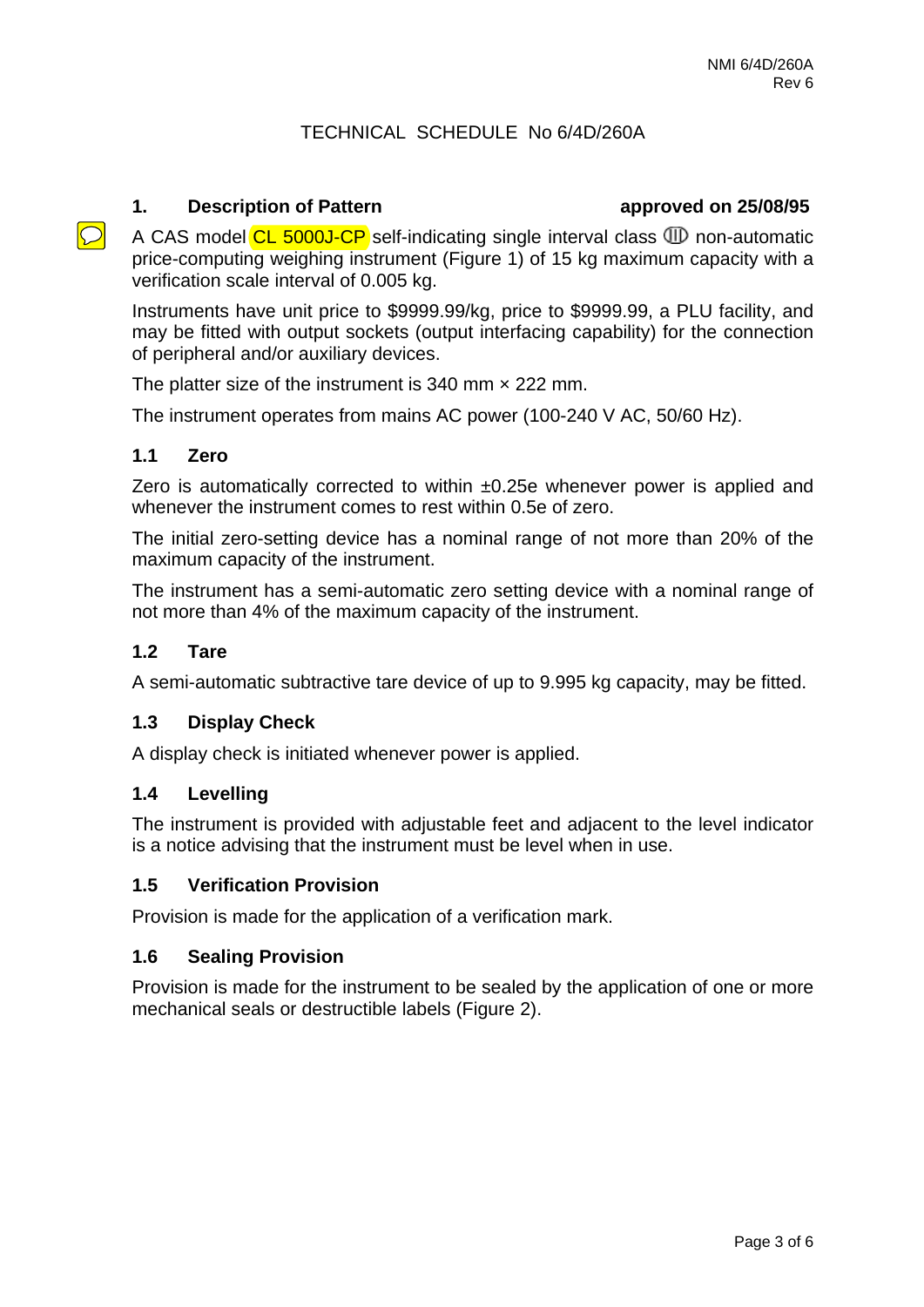## **1.7 Descriptive Markings**

Instruments are marked with the following data, together in one location, in the form shown at right:

| Manufacturer's mark, or name written in full |                        |
|----------------------------------------------|------------------------|
| Name or mark of manufacturer's agent         |                        |
| Indication of accuracy class                 | ШD                     |
| Pattern approval number for the instrument   | NMI (or NSC) 6/4D/260A |
| Maximum capacity                             | <i>Max</i> g or kg #1  |
| Minimum capacity                             | <i>Min</i> g or kg #1  |
| Verification scale interval                  | $e =$ g or kg #1       |
| Maximum subtractive tare                     | $T = -$ g or kg #2     |
| Serial number of the instrument              |                        |
|                                              |                        |

- #1 These markings are also shown near the display of the result if they are not already located there.
- #2 This marking is required if *T* is not equal to *Max*.

### **2.** Description of Variant 1 **a** approved on 8/05/98

only.

# With the price-computing facility disabled, so that the instrument displays mass

# TEST PROCEDURE No 6/4D/260A

Instruments shall be tested in accordance with any relevant tests specified in the National Instrument Test Procedures.

The instrument shall not be adjusted to anything other than as close as practical to zero error, even when these values are within the maximum permissible errors.

### **Maximum Permissible Errors**

The maximum permissible errors are specified in Schedule 1 of the *National Trade Measurement Regulations 2009*.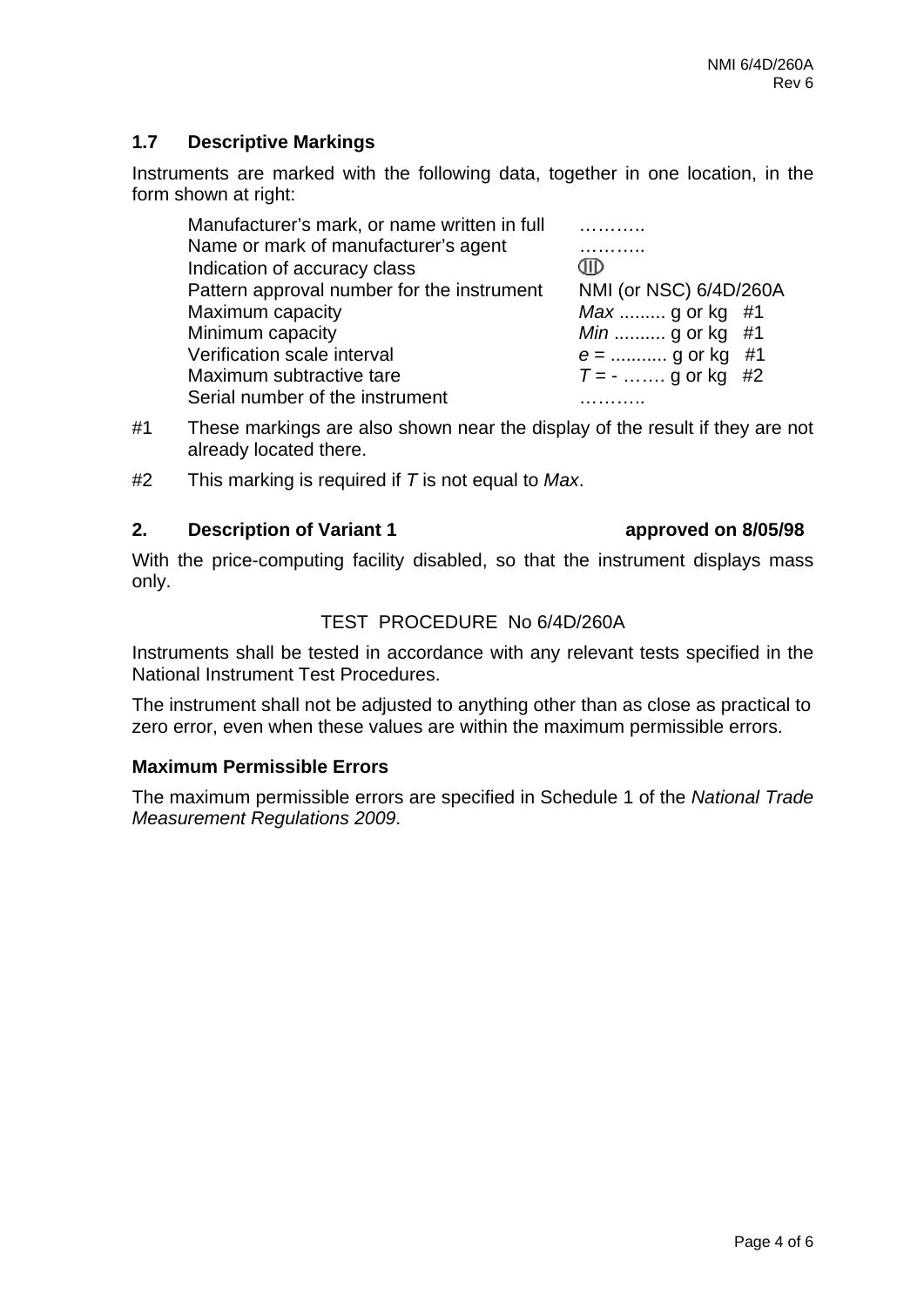# FIGURE 6/4D/260A – 1



CAS Model AP-1 Weighing Instrument